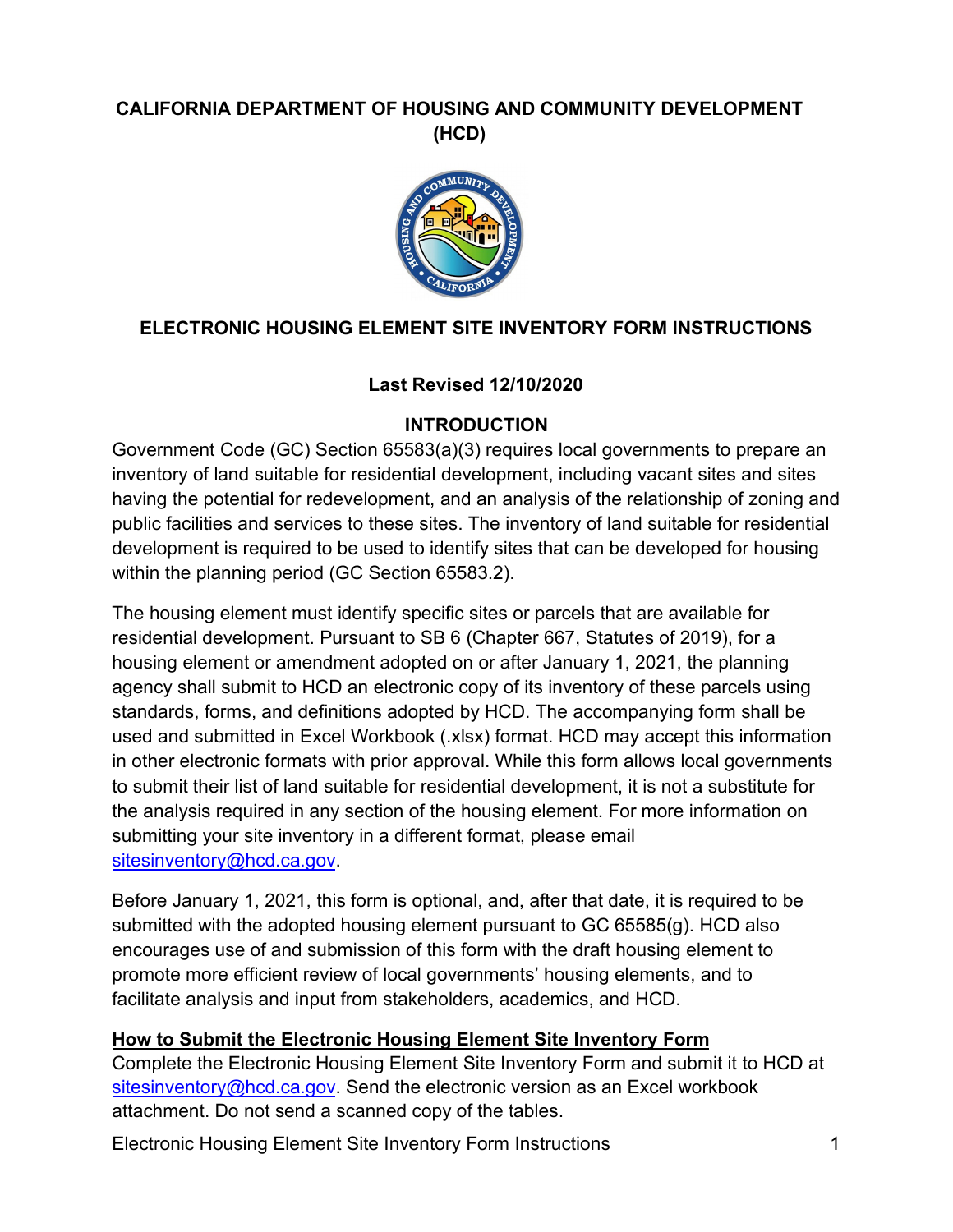## **FORM INSTRUCTIONS**

This form should be completed in conjunction with the Housing Element Sites Inventory Guidebook. Before completing this form, please refer to the guidebook at the following link:

https://www.hcd.ca.gov/community-development/housing[element/docs/Sites\\_inventory\\_memo\\_final06102020.pdf](https://www.hcd.ca.gov/community-development/housing-element/docs/Sites_inventory_memo_final06102020.pdf)

AB 686 (Chapter 958, Statutes of 2018) requires that housing elements affirmatively further fair housing. Before completing this form, please see the following link for a list of requirements of AB 686 and check the HCD website for updates regarding additional AB 686 guidance.

[https://www.hcd.ca.gov/community-development/housing-element/housing-element](https://www.hcd.ca.gov/community-development/housing-element/housing-element-memos/docs/ab686_summaryhousingelementfinal_04222020.pdf)memos/docs/AB686\_SummaryHousingElementFinal\_04222020.pdf

### **"START HERE" Tab**

- **1) General Information (Cells B4 & B5):** Enter the jurisdiction name in cell B4 of the "Start Here" tab. The jurisdiction name will auto populate into the cells in Column A of Tables A and B of the form. Select your jurisdiction from the drop-down menu. Enter the current Housing Element Cycle associated with this submission in cell B5.
- **2) Contact Information (Cells B7, B8, B9, B10 & B11):** Enter the first name of the contact person for your jurisdiction in cell B7, their last name in cell B8, their job title in cell B9, their email in cell B10, and their phone number in cell B11.
- **3) Mailing Address (Cells B13, B14, & B15):** Enter the mailing address at which the jurisdiction can receive official correspondence. Enter the street address in cell B13, the city name in which the mailing address is located in cell B14, and the ZIP code for that address in cell B15.

### **Table A**

- **1) Jurisdiction Name (Start Tab / Cell B4):** Enter the jurisdiction name in cell B4 of the "Start Here" tab. The jurisdiction name will auto populate into the cells in Column A of Table A of the form.
- **2) Site Address/Intersection (Table A / Column B):** Enter the number and name of the street, if available. Enter an intersection, if, and only if, a site address is not available. This information is necessary to locate some sites.
- **3) Five Digit ZIP Code (Table A / Column C):** Enter the ZIP code. This information is necessary to locate some sites.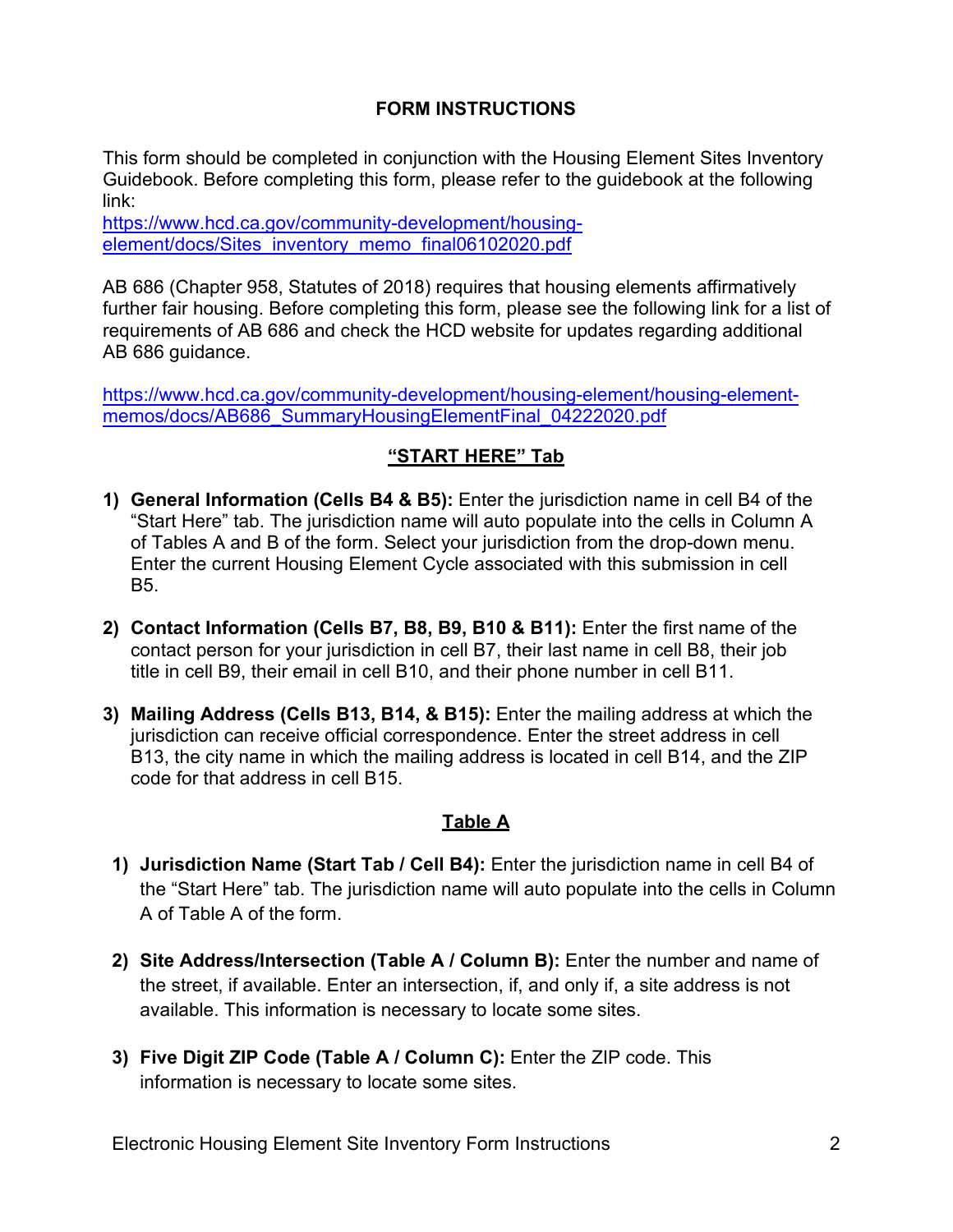- **4) Assessor Parcel Number (APN) (Table A / Column D):** Enter the current available APN.
- **5) Consolidated Sites (Table A / Column E):** From the drop-down list, select the same letter for parcels that will be consolidated into larger parcels.
- **6) General Plan Designation (Current) (Table A / Column F):** Enter the current general plan designation.
- **7) Zoning Designation (Current) (Table A / Column G):** Enter the current zoning designation. When the zoning on a parcel includes an overlay zone, note the base zoning and overlay as follows: (Base: Commercial, Overlay: Mixed-Use).
- **8) Minimum Density Allowed (units/acre) (Table A / Column H):** Enter the minimum density currently allowed on each parcel expressed as units per acre. If there is no minimum density on the parcel, enter "0".
- **9) Maximum Density Allowed (units/acre) (Table A / Column I):** Enter the maximum density allowed on each parcel expressed as units per acre. If there is no maximum density, enter "no max".
- **10)Parcel Size (Acres) (Table A / Column J):** Enter the size of the parcel in acres. The use of either gross or net acreage is acceptable but should be consistent with the standard the jurisdiction typically uses for determining units allowed for residential development.
- **11)Existing Use/Vacancy (Table A / Column K):** If the parcel is vacant, enter "Vacant". If the parcel is nonvacant, include a description of the existinguse(s). If the existing use includes residential units, enter the number of existing units after the existing use (e.g.,"residential,12"). Please note, there is no character limitation on the cell. The description can be brief (e.g., strip mall with 70 percent store vacancy, or dilapidated building) or as thorough as needed to support the analysis for nonvacant sites in the housing element. In addition, the jurisdiction can use the optional cells to customize the Sites Inventory Form and add additional information (e.g., land improvement ratios, age of structure, condition of structure, etc.) that would assist in demonstrating the site potential for new residential development.

Generally defined, a vacant site is a site without any houses, offices, buildings, or other significant improvements on it. Improvements are generally development of the land (such as a paved parking lot) or structures on the property that are permanent

Electronic Housing Element Site Inventory Form Instructions 3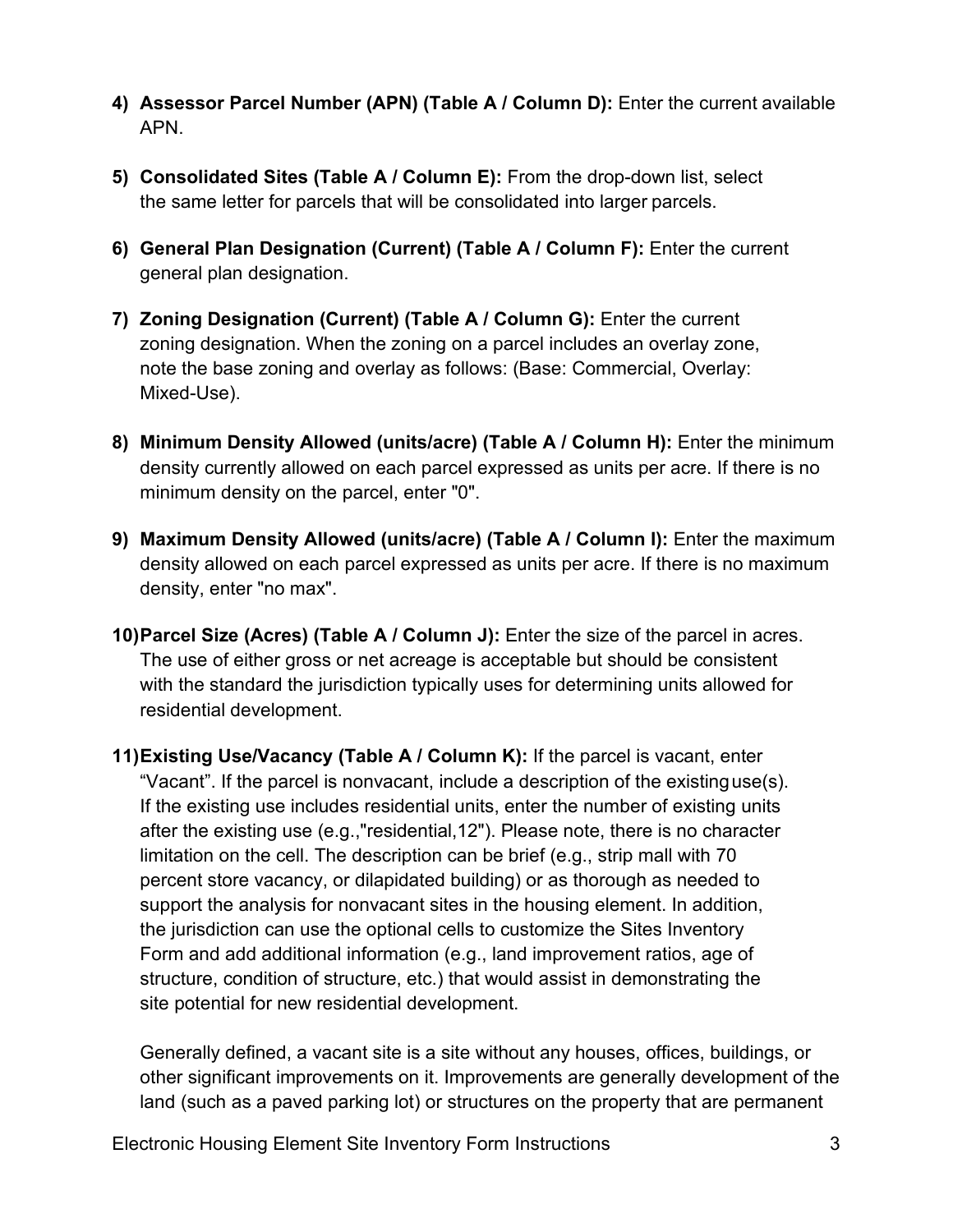and add to the value of the property.

- **12)Infrastructure (Table A N / Column L):** From the drop-down list, select if parcels included in the inventory have sufficient water, sewer, and dry utilities supply available and accessible to support housing development, or be included in an existing general plan program or other mandatory program or plan, including a program or plan of a public or private entity providing water or sewer service, to secure sufficient water, sewer, and dry utilities supply to support housing development on the site. Dry utilities could include access to electricity, natural gas, telephone, and cable systems. If so, select "Yes - Current" from the drop-down menu. If parcels have planned utilities available and accessible to support housing development, select "Yes – Planned". If parcels have potential utilities available and accessible to support housing development, select "Yes – Potential". If not, select "No" and provide an analysis of deficient infrastructure in the narrative of the housing element. Please see Part A, Step 3 on page 7 of the [Housing Element Site](https://www.hcd.ca.gov/community-development/housing-element/docs/Sites_inventory_memo_final06102020.pdf) Inventory Guidebook for additional guidance on this topic.
- **13)Publicly Owned (Table A / Column M):** From the drop-down list, select whether the parcel is publicly owned, and, if so, the type of entity that owns the parcel. The following options are available in the drop-down list:
	- NO Privately-Owned
	- YES City-Owned
	- YES County-Owned
	- YES Special District-Owned
	- YES State-Owned
	- YES Federally-Owned
	- YES Other Publicly-Owned

**14)Site Status (Table A / Column N):** From the drop-down list, select the current status of the parcel:

> Available Pending Project

Table A of the Site Inventory Form is only for sites that do not have approved projects. Jurisdictions may separately report approved projects within the narrative of the housing element. For more information, see pages 5 and 6 of the [Housing Element Sites](https://www.hcd.ca.gov/community-development/housing-element/docs/Sites_inventory_memo_final06102020.pdf) Inventory Guidebook.

Electronic Housing Element Site Inventory Form Instructions 4 **15)Identified in Last Two Planning Cycles (if nonvacant)/Identified in Last Planning Cycle (if vacant) (Table A / Column O): From the drop-down list, if** the parcel is identified to accommodate lower income housing needs, select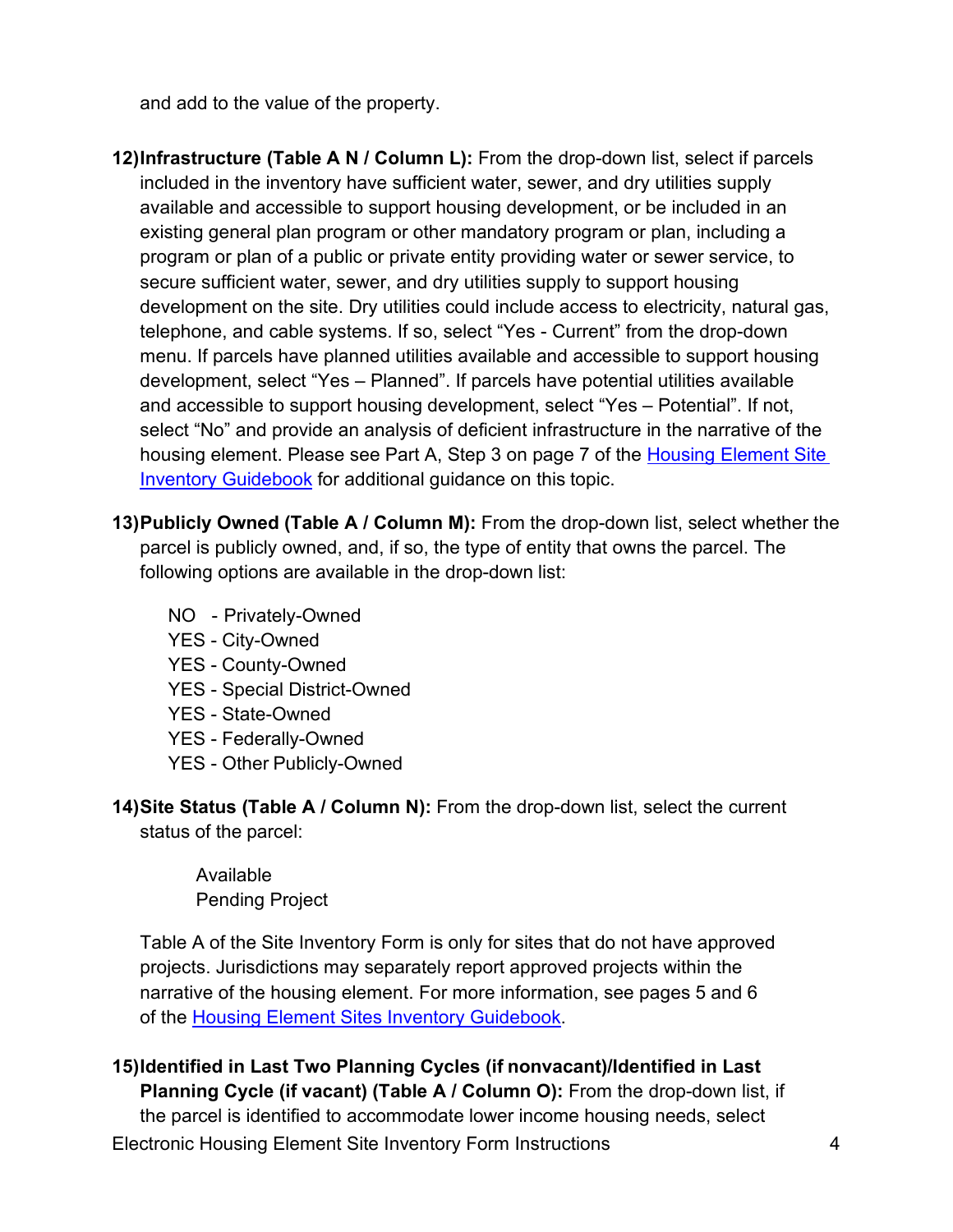whether the parcel was used in the last planning cycle, if nonvacant, or in the last two planning cycles, if vacant.

- **16) Lower Income Capacity (Table A / Column P):** Enter the estimate of the net number of lower income units each parcel can accommodate.
- **17) Moderate Income Capacity (Table A / Column Q):** Enter the net number of moderate income units each parcel can accommodate.
- **18) Above-Moderate Income Capacity (Table A / Column R):** Enter the net number of above-moderate income units each parcel can accommodate.
- **19) Total Capacity (Table A / Column S):** This field will auto-calculate based on the sum of Columns P-R. Please note, each site can accommodate units from more than one income category. For more information on capacity, please see Part C of the Sites Inventory Guidebook at the following link: [https://www.hcd.ca.gov/community-development/housing](https://www.hcd.ca.gov/community-development/housing-element/docs/sites_inventory_memo_final06102020.pdf)element/docs/Sites\_inventory\_memo\_final06102020.pdf
- **20) Optional Information (Table A / Columns T-V):** These columns allow you to customize the Sites Inventory Form. Please enter any information you wish to convey about this parcel not covered by other fields in the form. This can include features of the site, such as proximate amenities, as well as other information about the site needed to meet requirements, such as whether the site is located in a high opportunity area (AB 686), any floor-area ratio (FAR) requirements for the parcel, any site-specific environmental constraints, whether the parcel is located in a Transit Priority Area (TPA) or Coastal Zone common names (e.g., "Park Theatre," "BART Site," etc.), benefits or burdens at or near the site (e.g., proximity to transit; high quality neighborhood schools; conversely, air or water pollution issues), options for permit streamlining or CEQA streamlining tied to the site, and/or whether an affordable housing development on the site may be eligible for any funding program(s) based on its location or other factors. If additional fields are needed in order to convey more information about the parcel, please email [sitesinventory@hcd.ca.gov.](mailto:sitesinventory@hcd.ca.gov)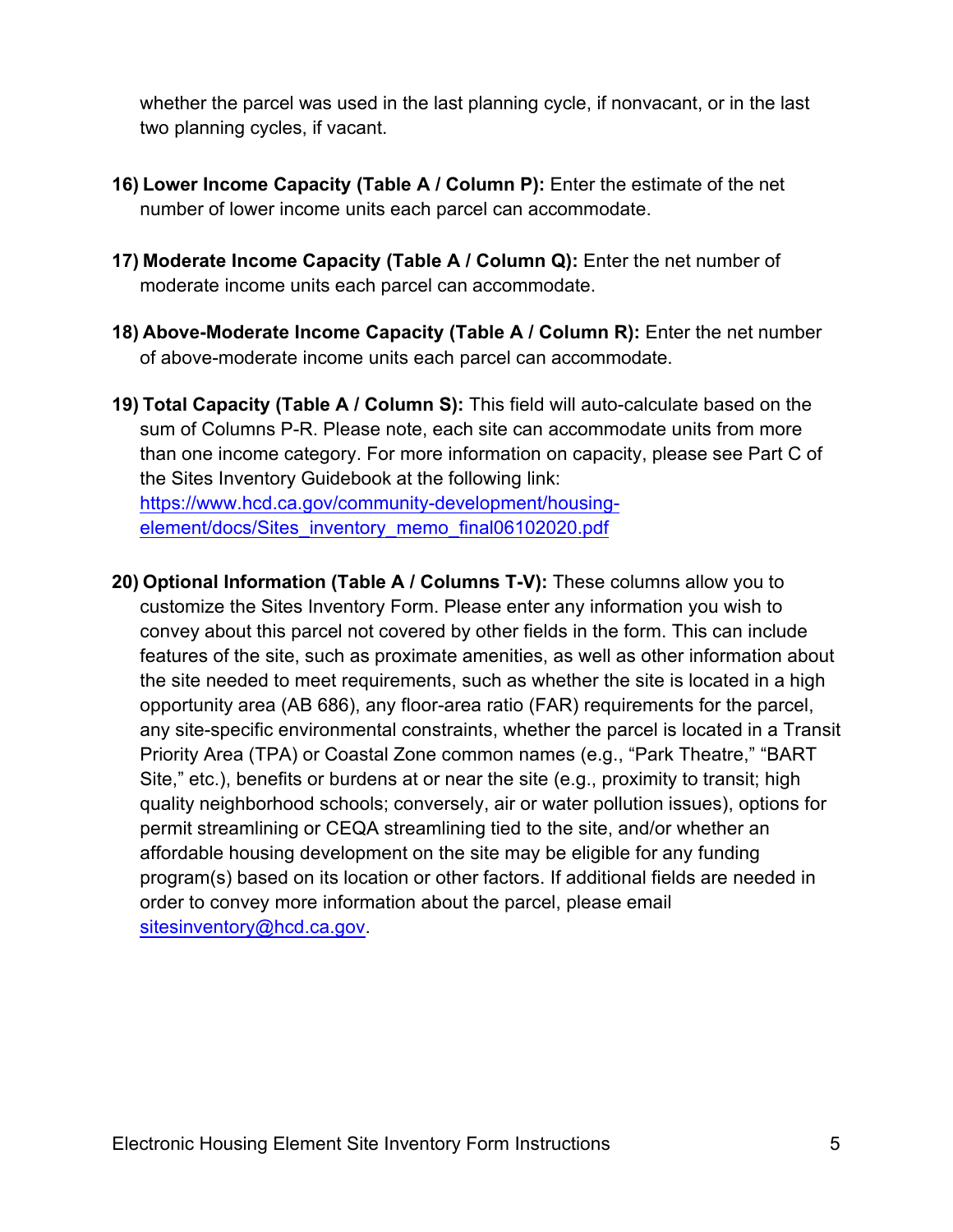## **Table B**

- **1) Jurisdiction Name (Table B / Column A)**: Enter jurisdiction name in "Start Here" tab. The jurisdiction name will auto populate into Column A of Table B of the form.
- **2) Site Address/Intersection (Table B / Column B):** Enter the number and name of the street, if available. Enter an intersection, if, and only if, a site address is not available. This information is necessary to locate some sites.
- **3) Five Digit Zip Code (Table B / Column C):** Enter the ZIP code. This information is necessary to locate some sites.
- **4) APN (Table B / Column D):** Enter the Assessor Parcel Number (APN).
- **5) Very Low-Income (Table B / Column E):** For each site, list the number of units that are affordable to very low-income households.
- **6) Low-Income (Table B / Column F):** For each site, list the number of units that are affordable to low-income households.
- **7) Moderate-Income (Table B / Column G):** For each site, list the number of units that are affordable to moderate income households.
- **8) Above Moderate-Income (Table B / Column H):** For each site, list the number of units that are affordable to above-moderate income households.
- **9) Type of Shortfall (Table B / Column I):** Unaccommodated Need, Shortfall of Sites, or both. Please see the Sites Inventory Guidebook at the following link for more information about the difference between Unaccommodated Need and Shortfall of Sites (p. 33).

[https://www.hcd.ca.gov/community-development/housing](https://www.hcd.ca.gov/community-development/housing-element/docs/sites_inventory_memo_final06102020.pdf)element/docs/Sites\_inventory\_memo\_final06102020.pdf

- **10)Parcel Size (Acres) (Table B / Column J):** Enter the size of the parcel in acres.
- **11)Current General Plan Designation (Table B / Column J):** Enter the current General Plan Land Use designation before any proposed changes are made.
- **12)Current Zoning (Table B / Column L):** Enter the current zoning designation. When the zoning on a parcel includes an overlay zone, note the base zoning and overlay as follows: Base: Commercial, Overlay: Mixed-use.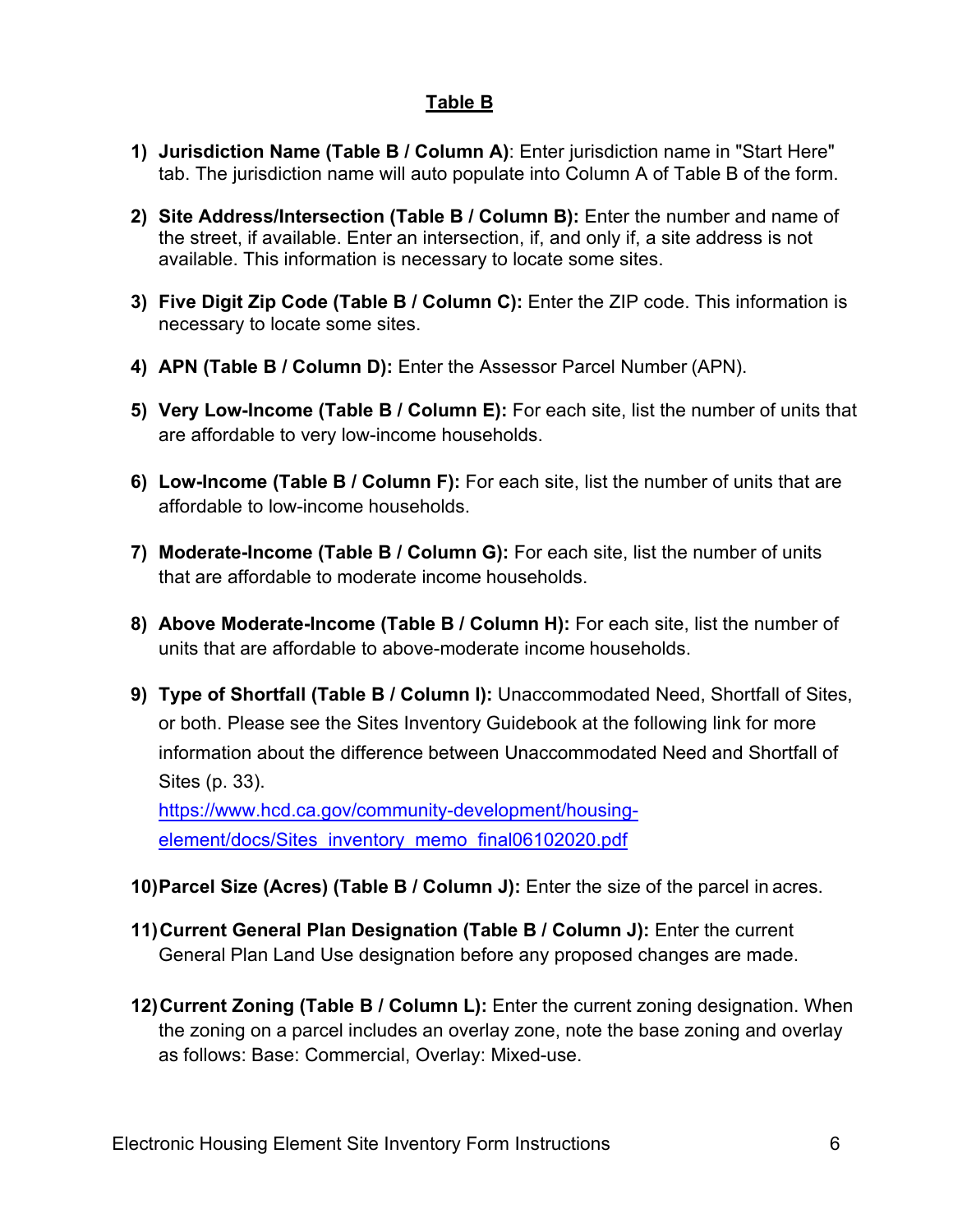- **13)Proposed General Plan (GP) Designation (Table B / Column M):** Enter the General Plan Land Use designation associated with the proposed zoning. If no change will be made, enter the current designation.
- **14)Proposed Zoning (Table B / Column N):** Enter the proposed zoning designation. When the zoning on a parcel includes an overlay zone, note the base zoning and overlay as follows: Base: Commercial, Overlay: Mixed-Use. If no changes will be made, enter the current zoning.
- **15)Minimum Density Allowed (Table B / Column O):** Enter the minimum density allowed on each parcel. This is the density allowed after any zoning amendments are made. If there will be no minimum density, enter "0".
- **16)Maximum Density Allowed (Table B / Column P):** Enter the maximum density allowed on each parcel. This is the density allowed after any zoning amendments are made. If there will be no maximum density, enter "no max".
- **17)Total Capacity (Table B / Column Q):** Enter the estimated realistic unit capacity for each parcel.
- **18)Vacant/Nonvacant (Table B / Column R):** From the drop-down list, select if the parcel is vacant or nonvacant.

The definition of a vacant site can be found on page 24 of the Housing Element Sites Inventory Guidebook at the following link: [https://www.hcd.ca.gov/community-development/housing](https://www.hcd.ca.gov/community-development/housing-element/docs/sites_inventory_memo_final06102020.pdf)element/docs/Sites\_inventory\_memo\_final06102020.pdf

- **19)Description of Existing Uses (Table B / Column S):** Enter a description of existing uses. If the parcel is vacant, enter "Vacant". If the existing use includes residential units, enter the number of existing units after the existing use (e.g., "residential,12").
- **20)Optional Information 1-3 (Table B / Columns T-V):** Please enter any information you wish to convey about this parcel not covered by other fields in the form. See the instructions for examples of the information that can be reflected here. If additional fields are needed in order to convey more information about the parcel, please email [sitesinventory@hcd.ca.gov.](mailto:sitesinventory@hcd.ca.gov)